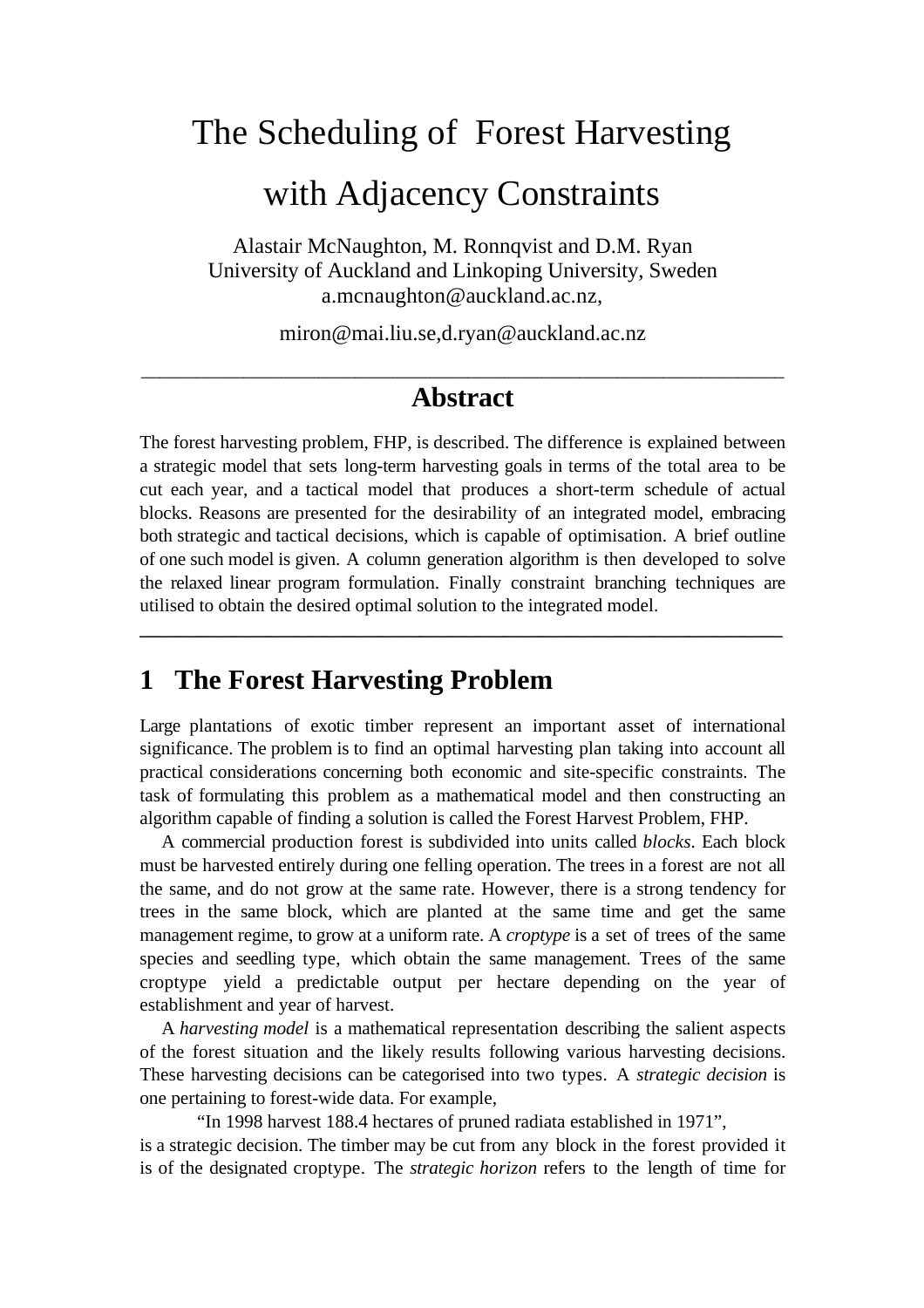which strategic decisions are to be made in our solution to FHP. A *tactical decision* is one concerning an actual block or specific part of the forest. For example,

"In 1998 harvest the trees in block 32/5",

is a tactical decision. The trees to be cut must be precisely those located in the stated block. Thus tactical decisions are sensitive to site-specific requirements, whereas strategic decisions are insensitive.

The length of time for which tactical decisions will be made is the *tactical horizon*. Characteristically, a tactical horizon is 2 to 6 years while a strategic horizon is 30 to 100 years. A *strategic plan* is a collection of strategic decisions. A *tactical plan* is a set of tactical decisions. An *integrated plan* contains both strategic and tactical decisions. A strategic model, such as that of Manley et al [3], is commonly written as a linear programme. Unfortunately, strategic models do not generally produce feasible tactical solutions. Tactical models usually contain integer variables. For example, that of Sessions and Sessions [8] formulates FHP as a mixed integer programme and then uses a Monte Carlo integer programming solution process.

Instead of treating the strategic and tactical plans separately, the present model is a single fully integrated model which deals with both harvesting and road construction decisions. A single optimisation process will solve both strategic and tactical sections of the formulation all at once. The main motivation for this approach has been that it offers the best prospect of achieving true optimality. Previous models of this type, such as that of Nelson et al [6], were heuristic in nature.

## **2 The Model**

The main variables are either continuous variables, *xcet* , used in the strategic part of the model, or binary integer variables,  $g_{im}$ , used in the tactical part of the model. These are

defined in the following way.

 *xcet* is the number of hectares of croptype *c*, established year *e*, harvested in year

*t*.

*t*

 $g_{jtn}$  determines whether or not the *n*-th harvesting plan, which commences in year

and concerns road *j*, will be implemented.

For each of these *gjtn* variables there is a *road harvest plan* comprising a set of all the harvesting decisions to be taken pertaining to the set of blocks accessed the given road. Here is a typical example.

"On road 17 fell block 2 in year 3, blocks 5 and 6 in year 4 and block 1 in year 5."

Where blocks, such as 3 and 4 in the example, are not included in the road harvest plan it is implied that they will not be harvested during the tactical horizon. Each such road harvest plan is represented by a unique column in the matrix representation of the model. During the solution process many such plans may be constructed, but in the final solution only one road harvest plan will be allowed for each road.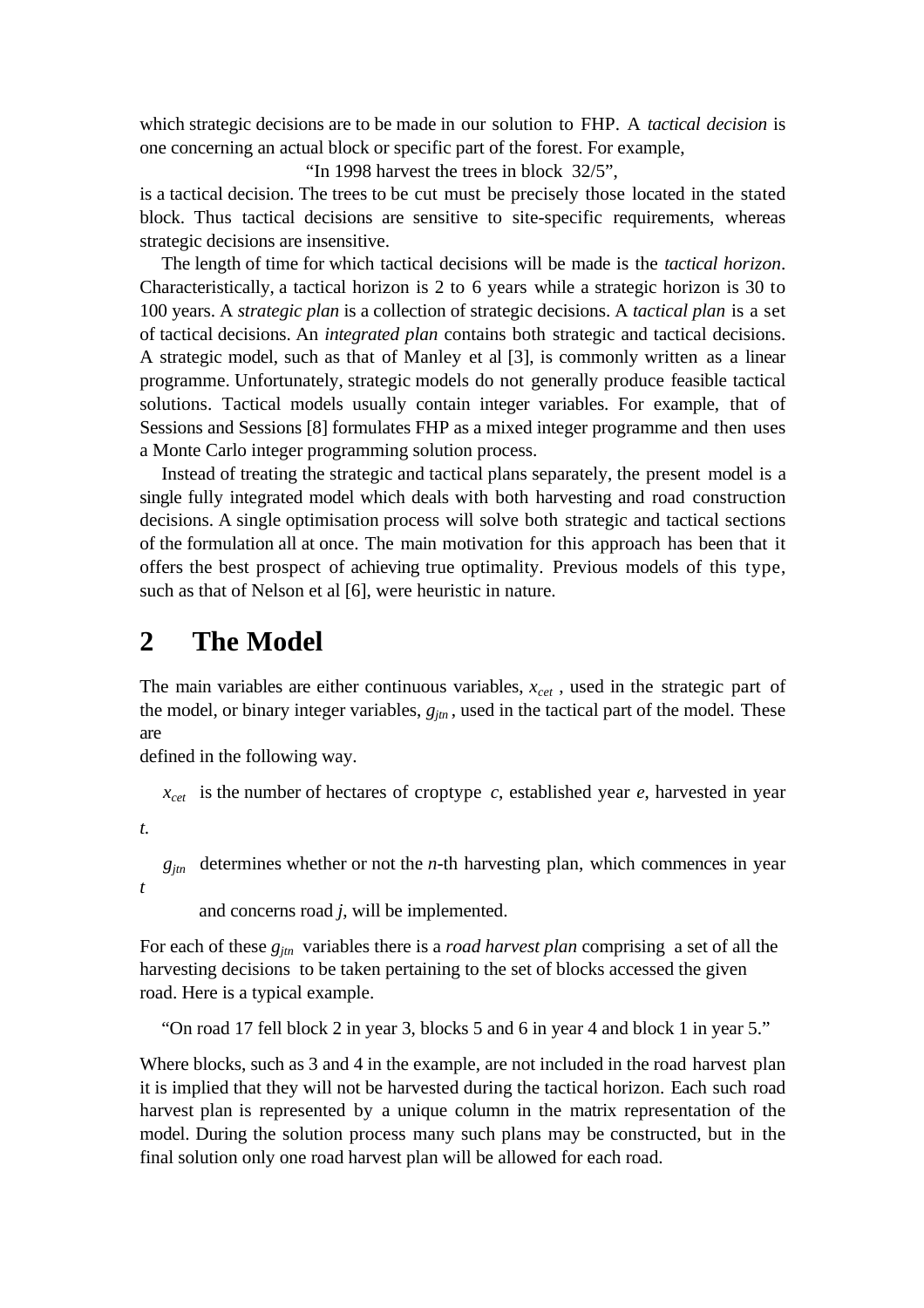#### **2.1 The objective function**

The strategic part of the objective function will contain terms indicating the discounted income associated with the continuous variables *xcet*. The tactical part of the objective will contain terms indicating the discounted costs associated with the integer variables  $g_{im}$ . These are combined to represent the present net worth of the forest in relation to the various proposed harvesting plans.

#### **2.2 Strategic constraints**

The formulation of strategic constraints has been already well developed, and somewhat standardised. Manley et al [3] present excellent commercial software which takes raw forestry data, formulates it into a linear programme which models the strategic plan, and then solves it. As well as the usual components for such a plan, however, there is a significant possibility of including some non-standard features such as the catchment constraints used by McNaughton [4].

#### **2.3 Tactical constraints**

A very great degree of variation occurs here between papers in the literature. The formulation used in the current model is rather similar to the Integrated Resources Planning Model developed by Kirby et al [2], with the important difference that the present model has a column generation structure. The following binary variables are required to model road construction.

 $r_{it}$  determines whether or not road *j* will be operational by year *t*.

Simple road construction constraints, of the form

$$
r_{jt} - \sum_{n} g_{jtn} \geq 0,
$$

ensure that the necessary roads must be operational before any harvesting is to start. The notorious adjacency constraints are included explicitly, but in an aggregated fashion similar to that advocated by Murray and Church [5].

#### **2.4 Linking constraints**

These crucial constraints contain a mixture of strategic real variables and various of the binary tactical variables. So far, the formulation consists of two disjoint parts, as the strategic continuous variables and the tactical binary variables have not jointly appeared in any constraint. Since an integrated model is being constructed, which will be optimised as a single unit, it is essential to introduce a set of constraints that establish the correct relationship between these two principal parts of the formulation.

Constants,  $a_{\text{ceik}}$ , and sets of harvesting plans,  $G_{ik}$ , are defined for these constraints.

 $a_{\text{cejk}}$  = the area of croptype *c* established in year *e* located in block *k* on road *j*.

 $G_{jtk}$  = all possible harvesting plans in which block *k* on road *j* is felled in year *t*.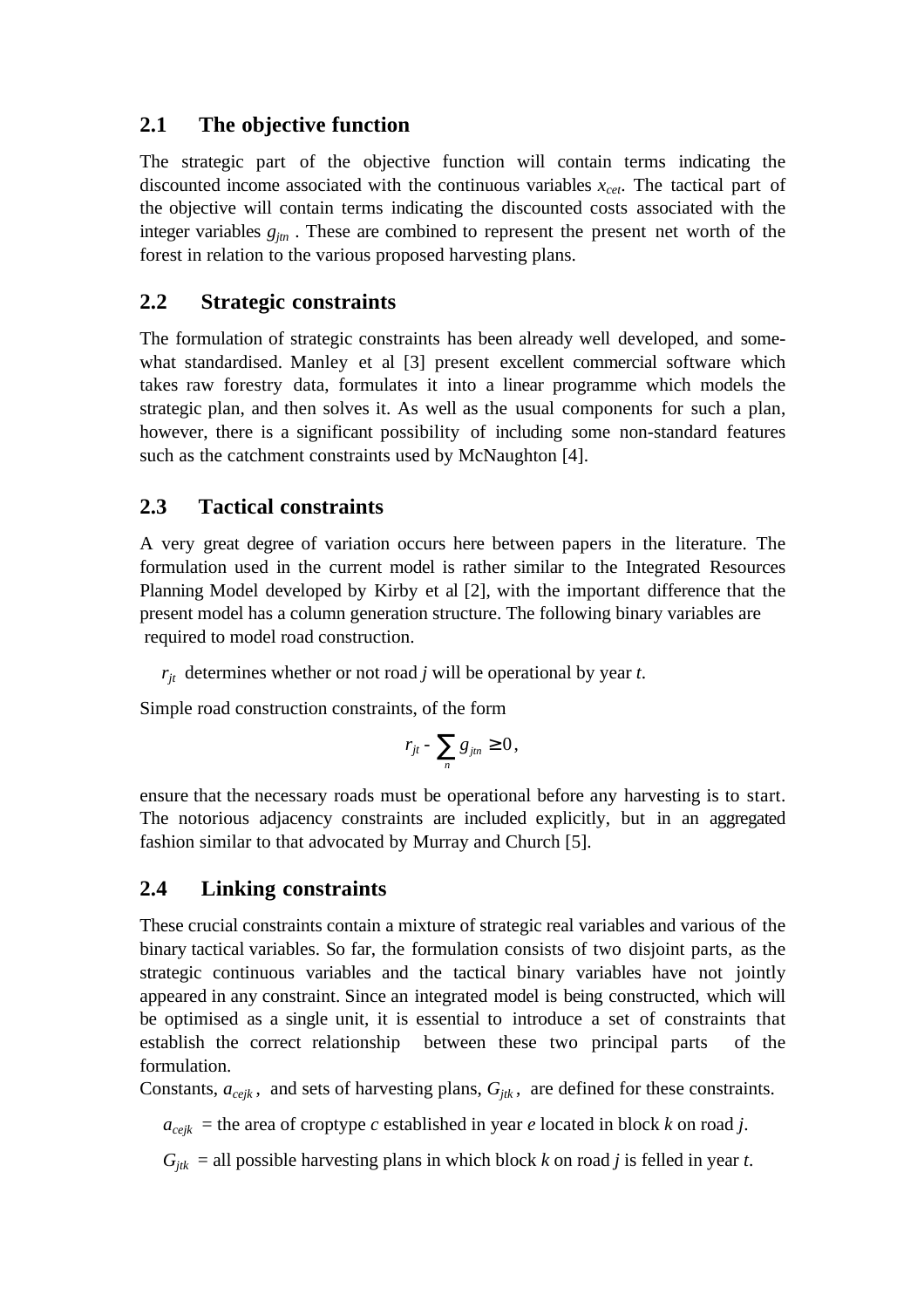One way the formulation of these constraints could be attempted is shown in Equation (1). Here the expression on the left-hand side represents all the timber obtained from the blocks for which felling commences during year *t*.

$$
\sum_{j} \sum_{k} \left[ a_{\text{cejk}} \sum_{G_{jk}} \left( g_{j\bar{t}n} \right) \right] = x_{\text{ceit}} \tag{1}
$$

Unfortunately, Equation (1) does not represent the harvesting situation accurately in that it assumes every designated block is completely harvested by the end of each year. In practice there are always a few blocks in the process of being harvested for which harvesting will be completed at the start of the new year. Moreover, if implemented this equation causes extreme feasibility difficulties due to excessive tightness in the model. The solution of this problem involves adjusting the formulation of the linking constraints so that they model reality more faithfully. At the end of each year a few of the blocks are likely to be in the process of being felled, with the operation completed

at the start of the new year. New continuous variables, *scet*, are defined.

 $s_{cet}$  = the area of croptype *c* established in year *e*, intended for felling in year *t*, but which is actually harvested in the following year.

The linking constraints then take the form

$$
\sum_{j} \sum_{k} \left[ a_{\text{cejk}} \sum_{G_{jk}} \left( g_{j\bar{t}n} \right) \right] + s_{\text{ce}(t-1)} = x_{\text{ce}t} + s_{\text{ce}t}.
$$
 (2)

In equation 2 the left hand side represents the combined area of all the blocks designated for harvest commencing in year *t*, plus the residue comprising the area remaining to be harvested from the previous year. The right hand side shows the actual total area harvested in year  $t$ , as the strategic variable  $x_{\text{c}et}$ , along with the area from the blocks in  $G_{jk}$  which will be left at the end of year  $t$  and be harvested in year *t*+1.

### **3 A brief description of the solution algorithm**

 A column generation algorithm is applied. The work of Weintraub et al [9] is significant in this area. Each column generated represents a unique road harvesting plan pertaining to one of the road segments in the forest. The technique by which this is achieved involves the use of elementary columns. The model contains one elementary column for each block, for each year of the tactical horizon. So each elementary column represents a road harvest plan consisting of one single harvesting decision. The column generating device uses the reduced costs of these elementary columns in order to find attractive combinations which form eligible entering columns. A feature of this non-standard column generation technique is its speed of execution.

 During the solution process the LP solving software always treats the problem as just one large relaxed LP. Integer solutions are obtained by a branch and bound process of the constraint branching type, similar to that developed by Desrochers et al [1] and Ryan [7]. In the present application this entails using the sets  $G_{ik}$  in the formulation of branching decisions. For example, a typical branching node consists of a 0-branch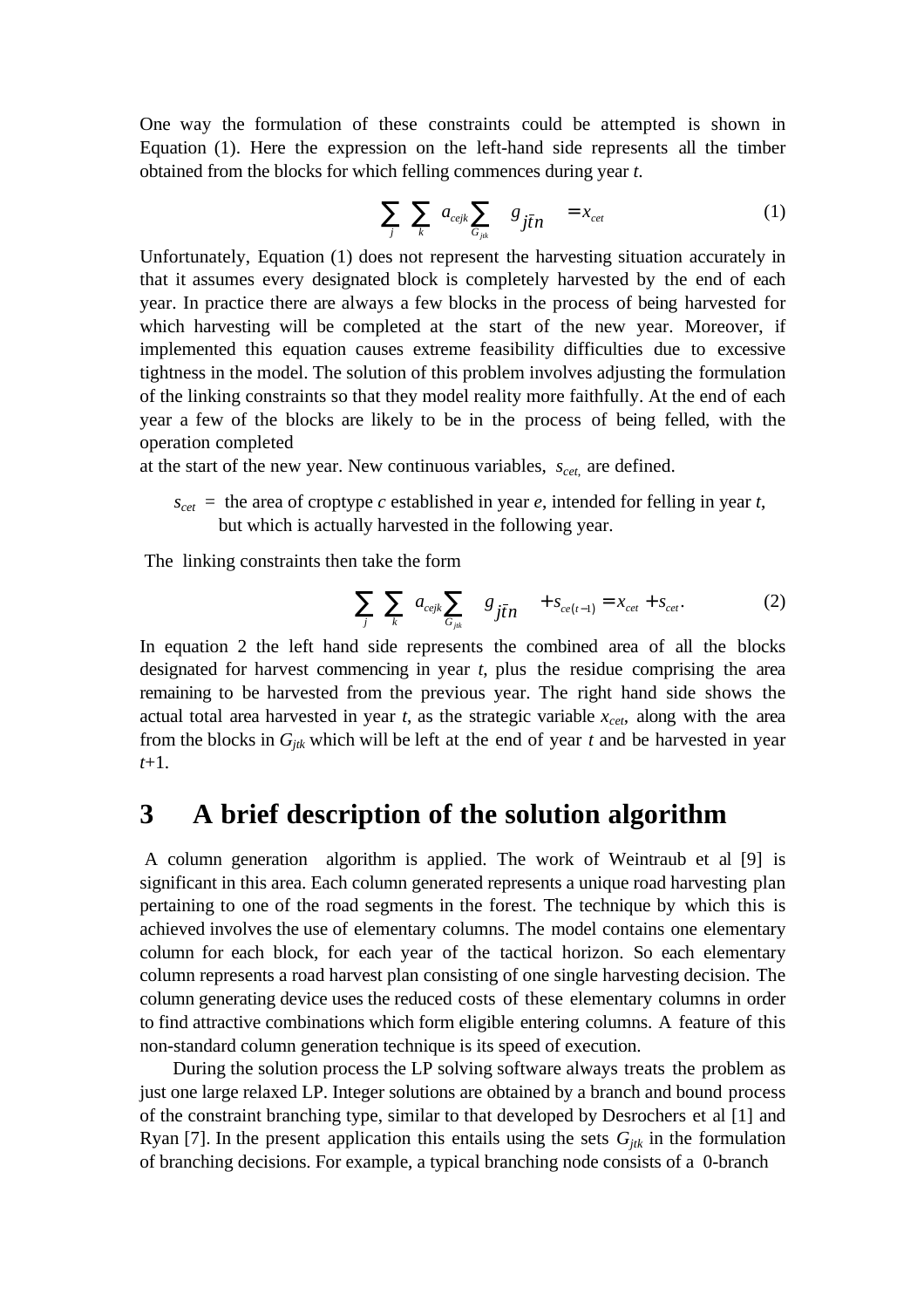$$
\sum_{t \leq T} \sum_{Gjtk} g_{j\bar{t}n} = 0,
$$

and a 1-branch

$$
\sum_{t\leq T}\ \sum_{Gjtk}g_{j\bar{t}n}=1.
$$

Thus the 0-branch prevents the adoption of any road harvest plan in which block *k* is felled by year *T*. The 1-branch requires that one of these harvest plans must be chosen, without specifying exactly which of all the many eligible plans this will be. One compelling reason for the use of constraint branching is the dramatic improvement in computational time which results. However, this technique cannot be applied unless the model has been formulated in an appropriate manner. In the present case the sets of road harvest plans,  $G_{ik}$ , have been built into the model for this purpose.

#### **4 Results from a case study**

This algorithm has been applied to the Whangapoua Forest at Coromandel, New Zealand. This is a production forest of 7365 hectares which is managed by the Ernslaw One Company. Harvesting of this forest has been modelled with a strategic horizon of 30 years, along with a tactical horizon of 6 years. There are 38 road segments and 145 blocks in the mature part of the forest. A total of 132 pairs of blocks shared adjacency constraints. Prior to the column generation process the matrix representing the model contains 2223 rows and 3380 columns. There are 1290 binary integer variables. As the column generation proceeds, the number of columns and the number of integer variables both increase considerably. If conventional variable branches had been used in the branch and bound process, then no optimisation would be possible, due to the immense combinatorial complexity resulting from this large number of integer variables. However, the constraint branching performs very effectively, delivering an optimal solution at a depth of about 80 nodes on the binary tree. The computational time involved is only about 12 minutes. It is significant that the integer solution obtained in this manner is over 99.95% the value of the objective value obtained at the relaxed LP stage of the solution, prior to any branch and bound.

Thus the development of an integrated model for a large application involving seemingly separate strategic and tactical sections has been vindicated.

## **Acknowledgment**

This research is supported by Forest Research Institute and the Ernslaw One company.

## **References**

[1] M. Desrochers, J. Desrosiers and M. Solomon, *A New Optimization Algorithm Resources Planning Model*, ASDA Forest Service, Berkeley, CA, (1980). [2] M.W. Kirby, P. Wong, W.A. Hager, M.E. Huddleston, *A Guide to the Integrated Resources Planning Model*, ASDA Forest Service, Berkeley, CA, (1980).